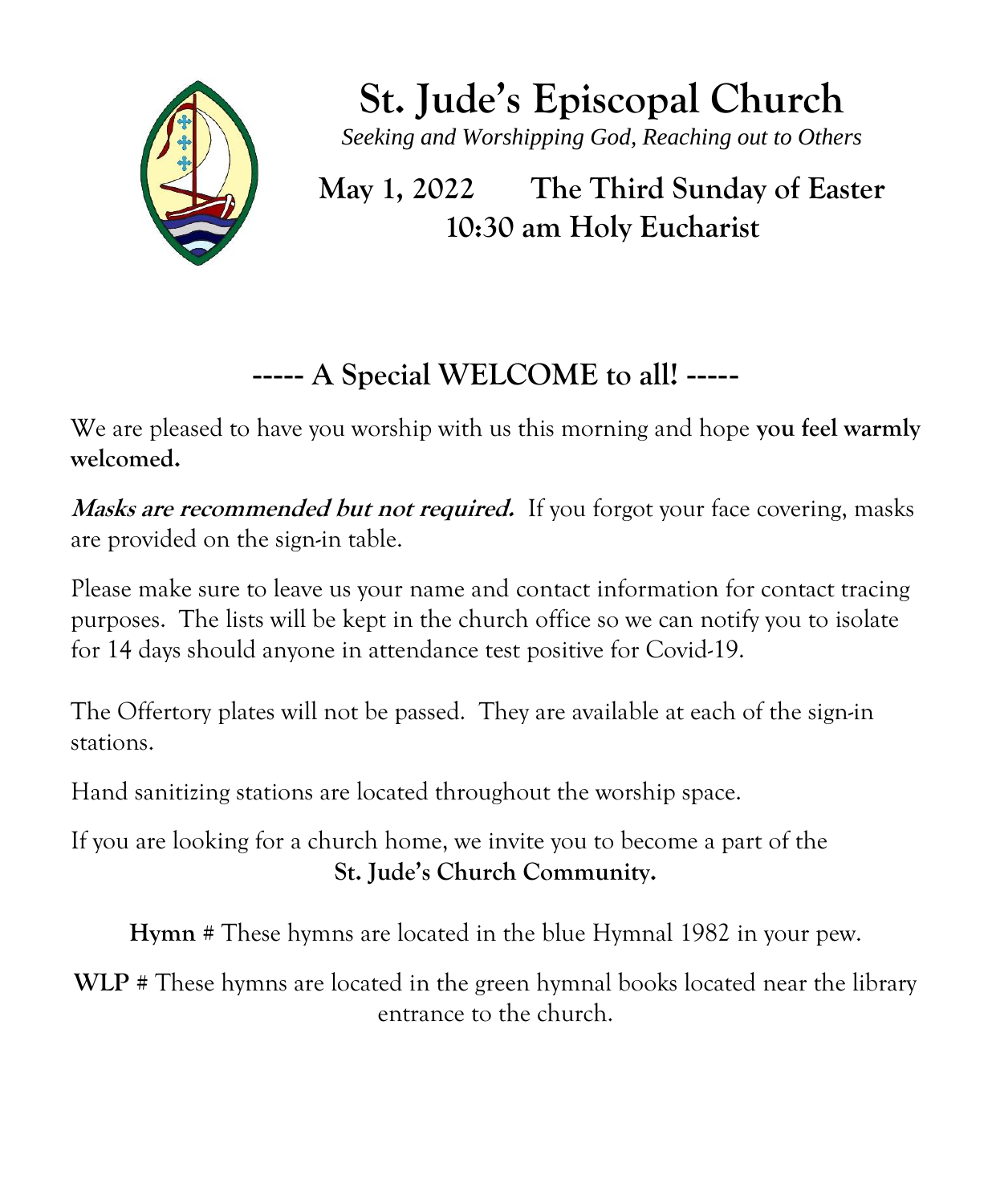# **The Gathering of the Community**

**Prelude \_\_\_\_\_\_\_\_\_** *Voluntary on the Jupiter Them (THAXTED)*, Holst/Thiman

**Opening Hymn #492** *Please stand* **\_\_\_\_\_\_\_\_\_\_** *Sing, ye faithful, sing with gladness*

### **Open Acclamation & Collect**

| Presider | Alleluia. Christ is risen.                                      |
|----------|-----------------------------------------------------------------|
| People   | The Lord is risen indeed. Alleluia.                             |
| Presider | Almighty God, to you all hearts are open, all desires known,    |
|          | from you no secrets are hid: Cleanse the thoughts of our hearts |
|          | by the inspiration of your Holy Spirit, that we may perfectly   |
|          | love you, and worthily magnify your holy Name; Christ our       |
|          | Lord.                                                           |
| All      | Amen.                                                           |

**Song of Praise** *Please join in singing* **\_\_\_\_\_\_\_\_\_\_\_\_\_\_\_\_\_\_\_\_\_\_\_\_\_\_\_\_\_\_\_\_\_\_\_\_**

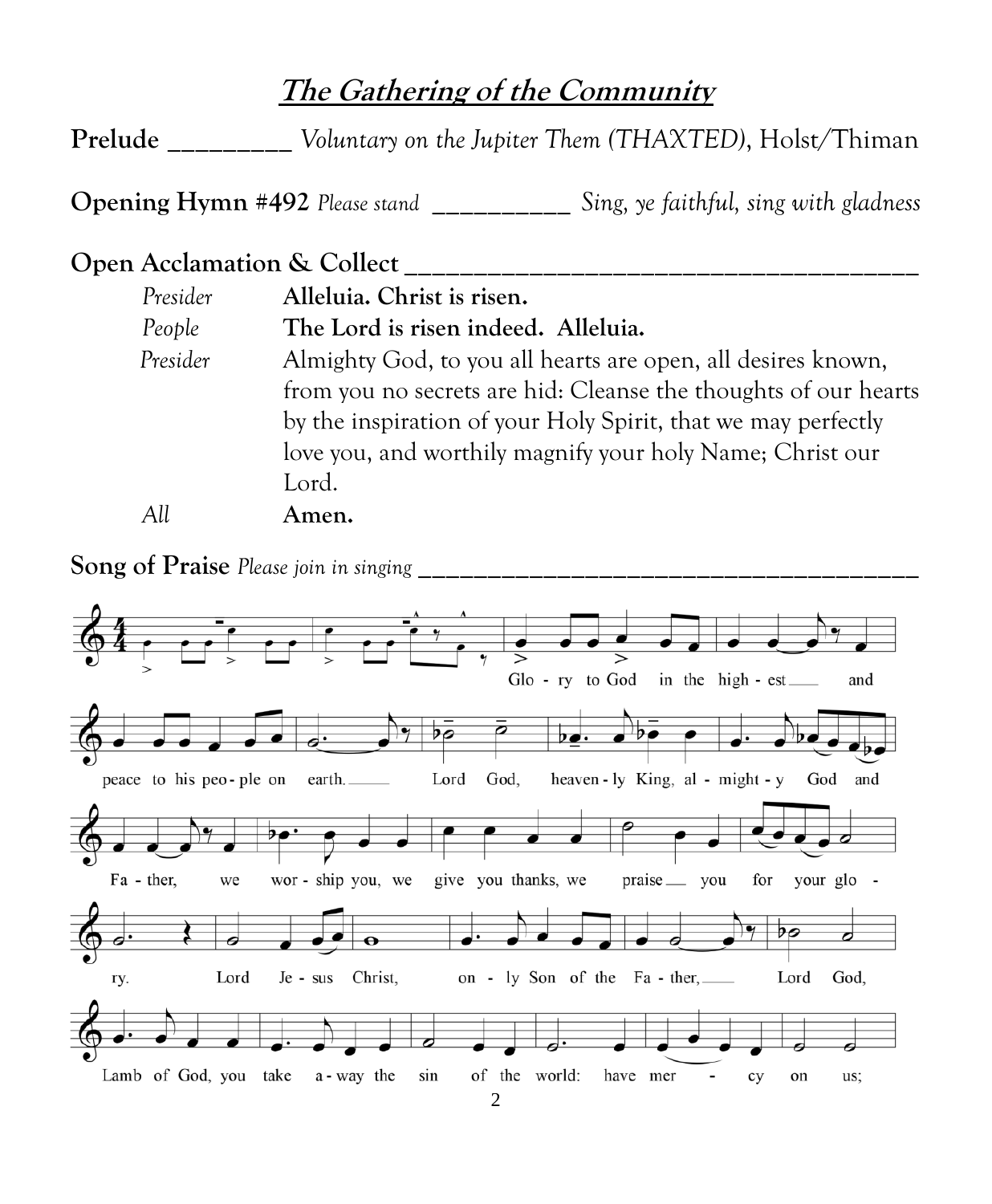

#### **Collect of the Day \_\_\_\_\_\_\_\_\_\_\_\_\_\_\_\_\_\_\_\_\_\_\_\_\_\_\_\_\_\_\_\_\_\_\_\_\_\_\_\_\_\_\_\_\_\_**

| Presider | The Lord be with you.                                           |
|----------|-----------------------------------------------------------------|
| People   | And also with you.                                              |
| Presider | Let us pray.                                                    |
| All      | O God, whose blessed Son made himself known to his              |
|          | disciples in the breaking of bread: Open the eyes of our faith, |
|          | that we may behold him in all his redeeming work; who lives     |
|          | and reigns with you, in the unity of the Holy Spirit, one       |
|          | God, now and for ever. Amen.                                    |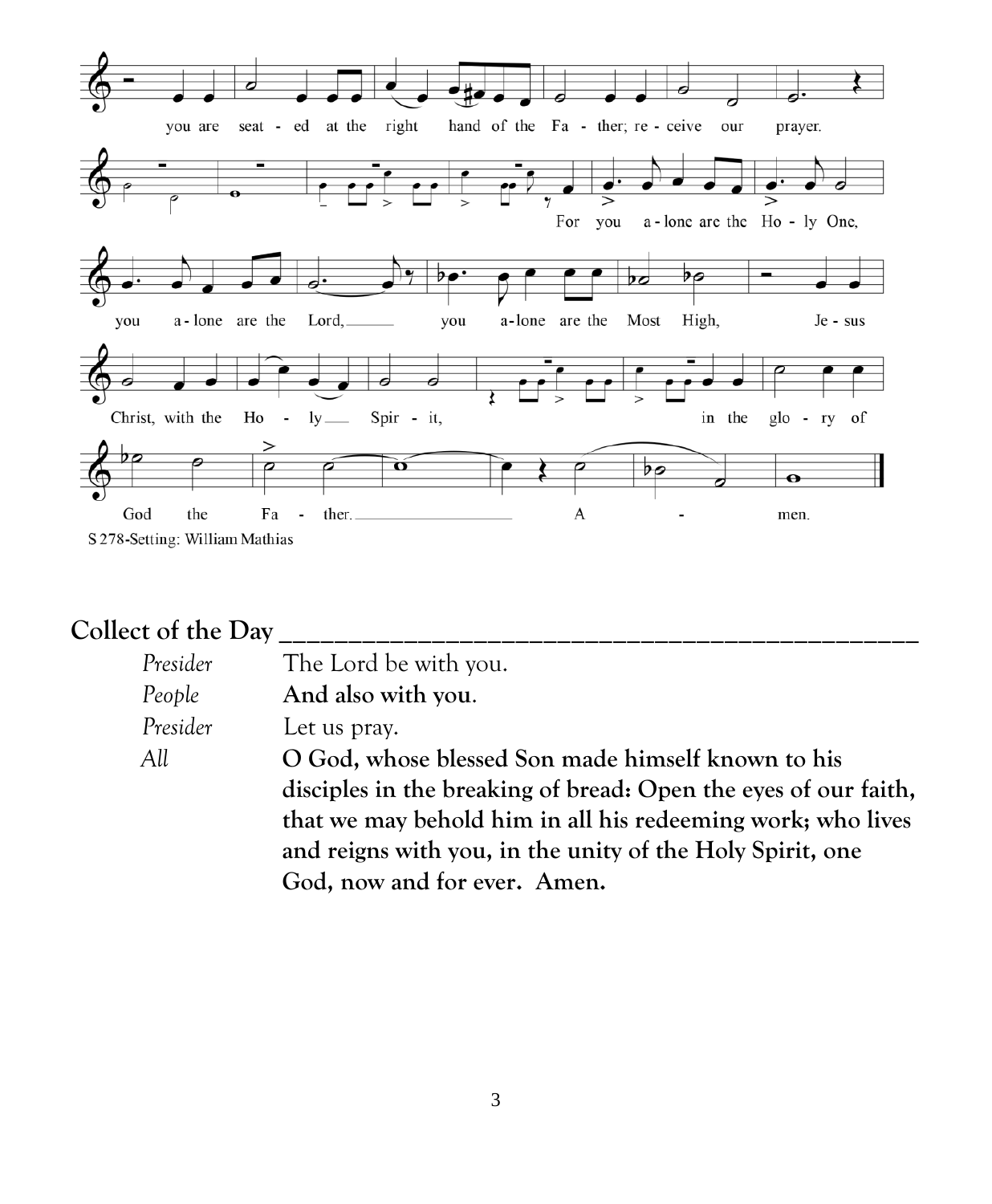# **The Proclamation of the Word**

| The First Reading Please be seated | Acts 9:1-6 (7-20) |
|------------------------------------|-------------------|
|------------------------------------|-------------------|

*Reader* A Reading from the Acts of the Apostles.

Saul, still breathing threats and murder against the disciples of the Lord, went to the high priest and asked him for letters to the synagogues at Damascus, so that if he found any who belonged to the Way, men or women, he might bring them bound to Jerusalem. Now as he was going along and approaching Damascus, suddenly a light from heaven flashed around him. He fell to the ground and heard a voice saying to him, "Saul, Saul, why do you persecute me?" He asked, "Who are you, Lord?" The reply came, "I am Jesus, whom you are persecuting. But get up and enter the city, and you will be told what you are to do." [The men who were traveling with him stood speechless because they heard the voice but saw no one. Saul got up from the ground, and though his eyes were open, he could see nothing; so they led him by the hand and brought him into Damascus. For three days he was without sight, and neither ate nor drank.

Now there was a disciple in Damascus named Ananias. The Lord said to him in a vision, "Ananias." He answered, "Here I am, Lord." The Lord said to him, "Get up and go to the street called Straight, and at the house of Judas look for a man of Tarsus named Saul. At this moment he is praying, and he has seen in a vision a man named Ananias come in and lay his hands on him so that he might regain his sight." But Ananias answered, "Lord, I have heard from many about this man, how much evil he has done to your saints in Jerusalem; and here he has authority from the chief priests to bind all who invoke your name." But the Lord said to him, "Go, for he is an instrument whom I have chosen to bring my name before Gentiles and kings and before the people of Israel; I myself will show him how much he must suffer for the sake of my name." So Ananias went and entered the house. He laid his hands on Saul and said, "Brother Saul, the Lord Jesus, who appeared to you on your way here, has sent me so that you may regain your sight and be filled with the Holy Spirit." And immediately something like scales fell from his eyes, and his sight was restored. Then he got up and was baptized, and after taking some food, he regained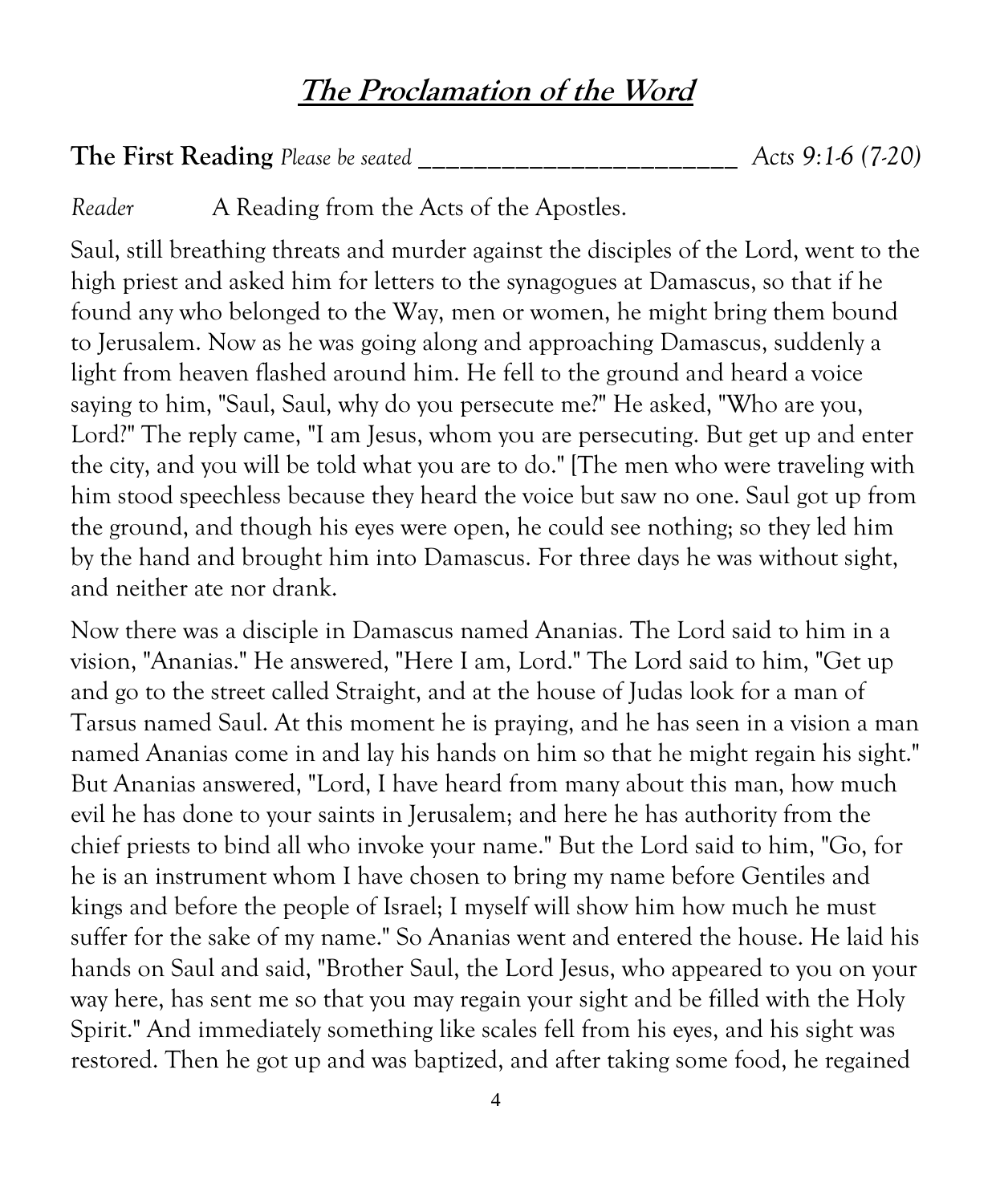his strength.

For several days he was with the disciples in Damascus, and immediately he began to proclaim Jesus in the synagogues, saying, "He is the Son of God."]

| Reader | The Word of the Lord. |
|--------|-----------------------|
| People | Thanks be to God.     |

### **The Psalm \_\_\_\_\_\_\_\_\_\_\_\_\_\_\_\_\_\_\_\_\_\_\_\_\_\_\_\_\_\_\_\_\_\_\_\_\_\_\_\_\_\_\_\_\_\_\_\_\_\_***30*

1 I will exalt you, O Lord, because you have lifted me up \* and have not let my enemies triumph over me. 2 O Lord my God, I cried out to you, \* and you restored me to health. 3 You brought me up, O Lord, from the dead; \* you restored my life as I was going down to the grave. 4 Sing to the Lord, you servants of his; \* give thanks for the remembrance of his holiness. 5 For his wrath endures but the twinkling of an eye, \* his favor for a lifetime. 6 Weeping may spend the night, \* but joy comes in the morning. 7 While I felt secure, I said, "I shall never be disturbed. \* You, Lord, with your favor, made me as strong as the mountains." 8 Then you hid your face, \* and I was filled with fear. 9 I cried to you, O Lord; \* I pleaded with the Lord, saying, 10 "What profit is there in my blood, if I go down to the Pit? \*

5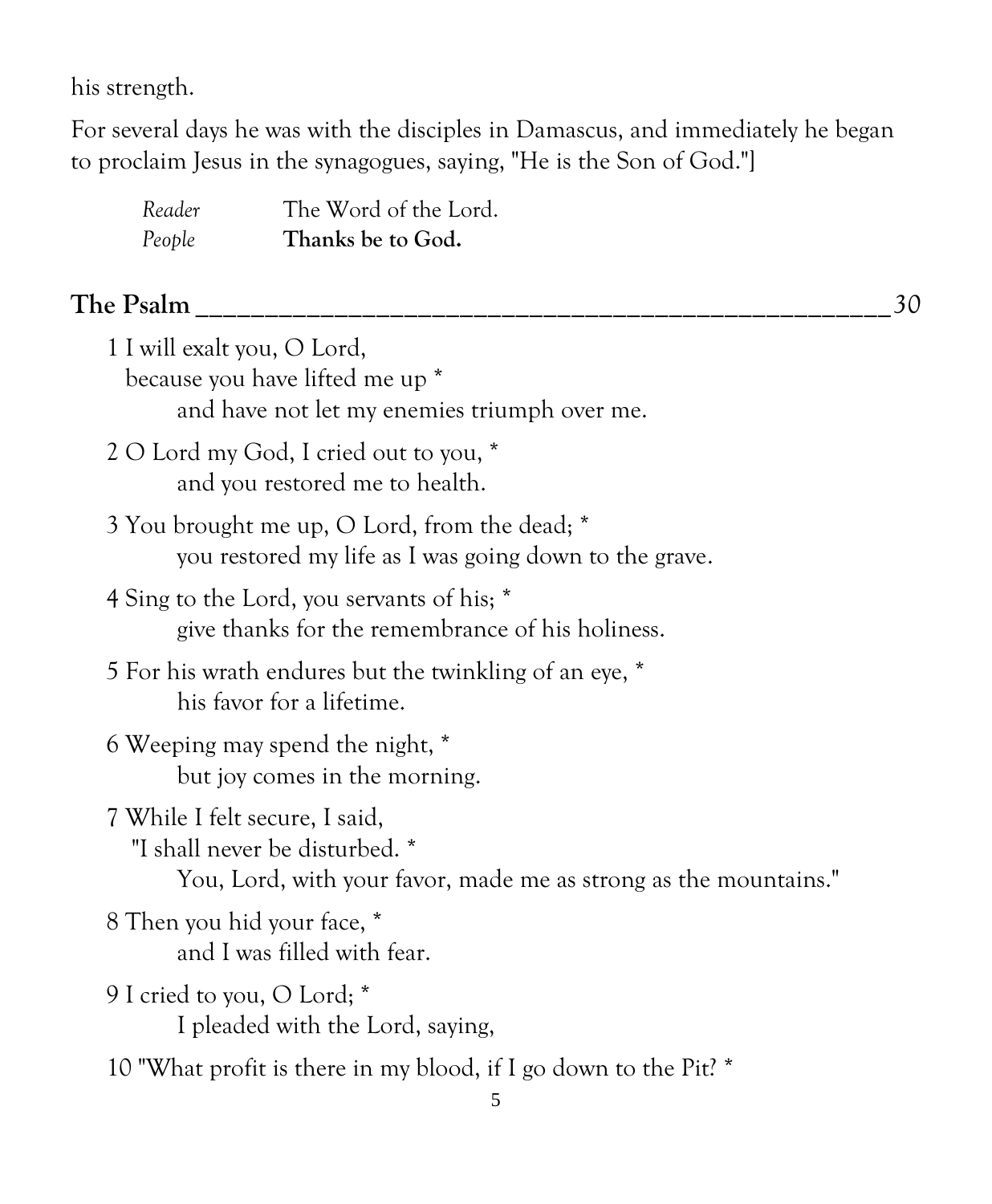will the dust praise you or declare your faithfulness?

- 11 Hear, O Lord, and have mercy upon me; \* O Lord, be my helper."
- 12 You have turned my wailing into dancing; \* you have put off my sack-cloth and clothed me with joy.
- 13 Therefore my heart sings to you without ceasing; \* O Lord my God, I will give you thanks for ever.

| The Second Reading Please be seated | Revelation 5:11-14 |
|-------------------------------------|--------------------|
|-------------------------------------|--------------------|

*Reader* A Reading from the Book of Revelation.

I looked, and I heard the voice of many angels surrounding the throne and the living creatures and the elders; they numbered myriads of myriads and thousands of thousands, singing with full voice,

"Worthy is the Lamb that was slaughtered

to receive power and wealth and wisdom and might

and honor and glory and blessing!"

Then I heard every creature in heaven and on earth and under the earth and in the sea, and all that is in them, singing,

"To the one seated on the throne and to the Lamb

be blessing and honor and glory and might forever and ever!"

And the four living creatures said, "Amen!" And the elders fell down and worshiped.

| Reader | The Word of the Lord. |
|--------|-----------------------|
| People | Thanks be to God.     |

**Sequence Hymn #255** *Please stand\_\_\_\_\_\_\_\_\_\_\_\_\_\_\_\_\_ We sing the glorious conquest*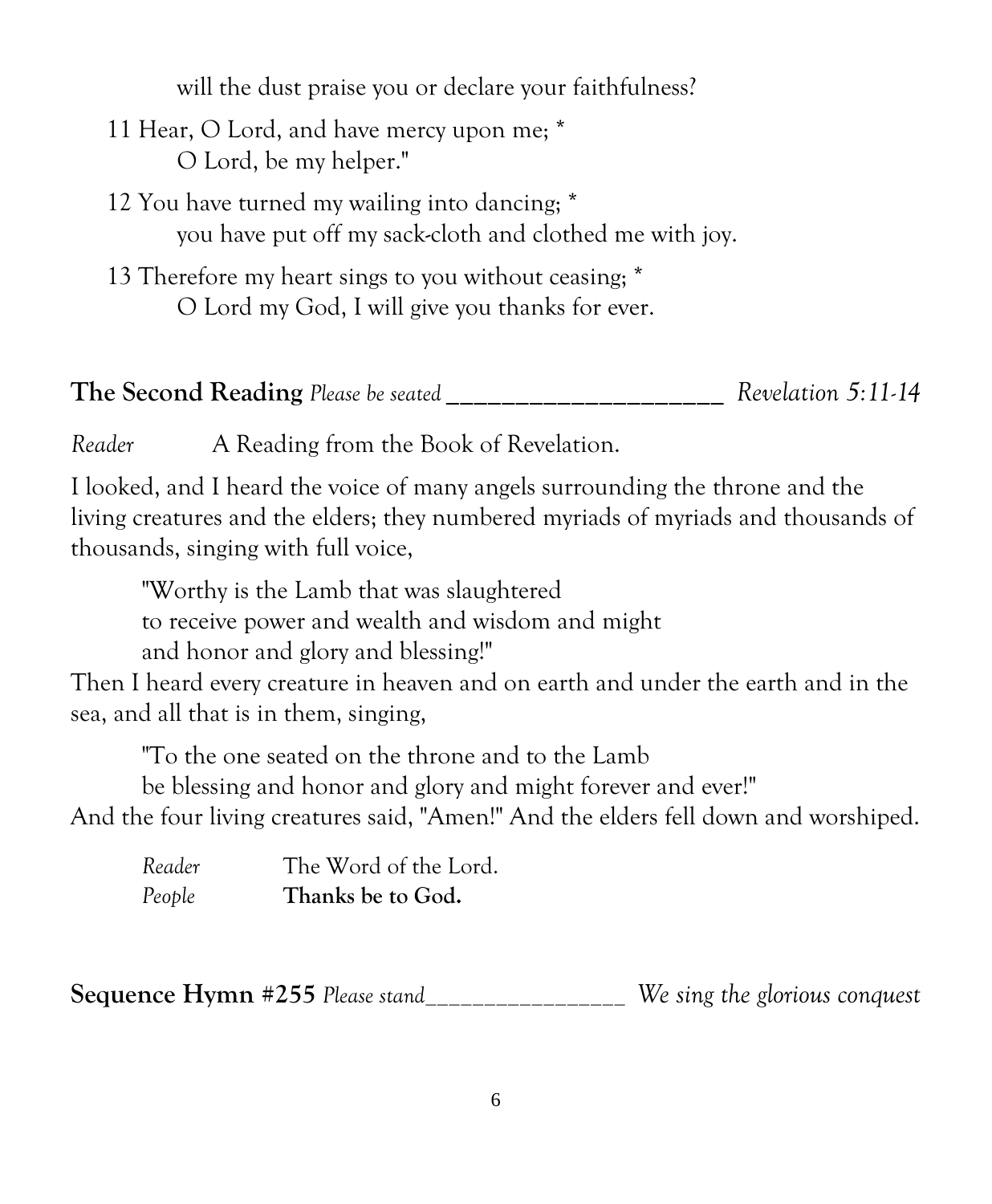*Reader* The Holy Gospel of our Lord Jesus Christ, according to John. *People* **Glory to you, Lord Christ.**

Jesus showed himself again to the disciples by the Sea of Tiberias; and he showed himself in this way. Gathered there together were Simon Peter, Thomas called the Twin, Nathanael of Cana in Galilee, the sons of Zebedee, and two others of his disciples. Simon Peter said to them, "I am going fishing." They said to him, "We will go with you." They went out and got into the boat, but that night they caught nothing.

Just after daybreak, Jesus stood on the beach; but the disciples did not know that it was Jesus. Jesus said to them, "Children, you have no fish, have you?" They answered him, "No." He said to them, "Cast the net to the right side of the boat, and you will find some." So they cast it, and now they were not able to haul it in because there were so many fish. That disciple whom Jesus loved said to Peter, "It is the Lord!" When Simon Peter heard that it was the Lord, he put on some clothes, for he was naked, and jumped into the sea. But the other disciples came in the boat, dragging the net full of fish, for they were not far from the land, only about a hundred yards off.

When they had gone ashore, they saw a charcoal fire there, with fish on it, and bread. Jesus said to them, "Bring some of the fish that you have just caught." So Simon Peter went aboard and hauled the net ashore, full of large fish, a hundred fifty-three of them; and though there were so many, the net was not torn. Jesus said to them, "Come and have breakfast." Now none of the disciples dared to ask him, "Who are you?" because they knew it was the Lord. Jesus came and took the bread and gave it to them, and did the same with the fish. This was now the third time that Jesus appeared to the disciples after he was raised from the dead.

When they had finished breakfast, Jesus said to Simon Peter, "Simon son of John, do you love me more than these?" He said to him, "Yes, Lord; you know that I love you." Jesus said to him, "Feed my lambs." A second time he said to him, "Simon son of John, do you love me?" He said to him, "Yes, Lord; you know that I love you."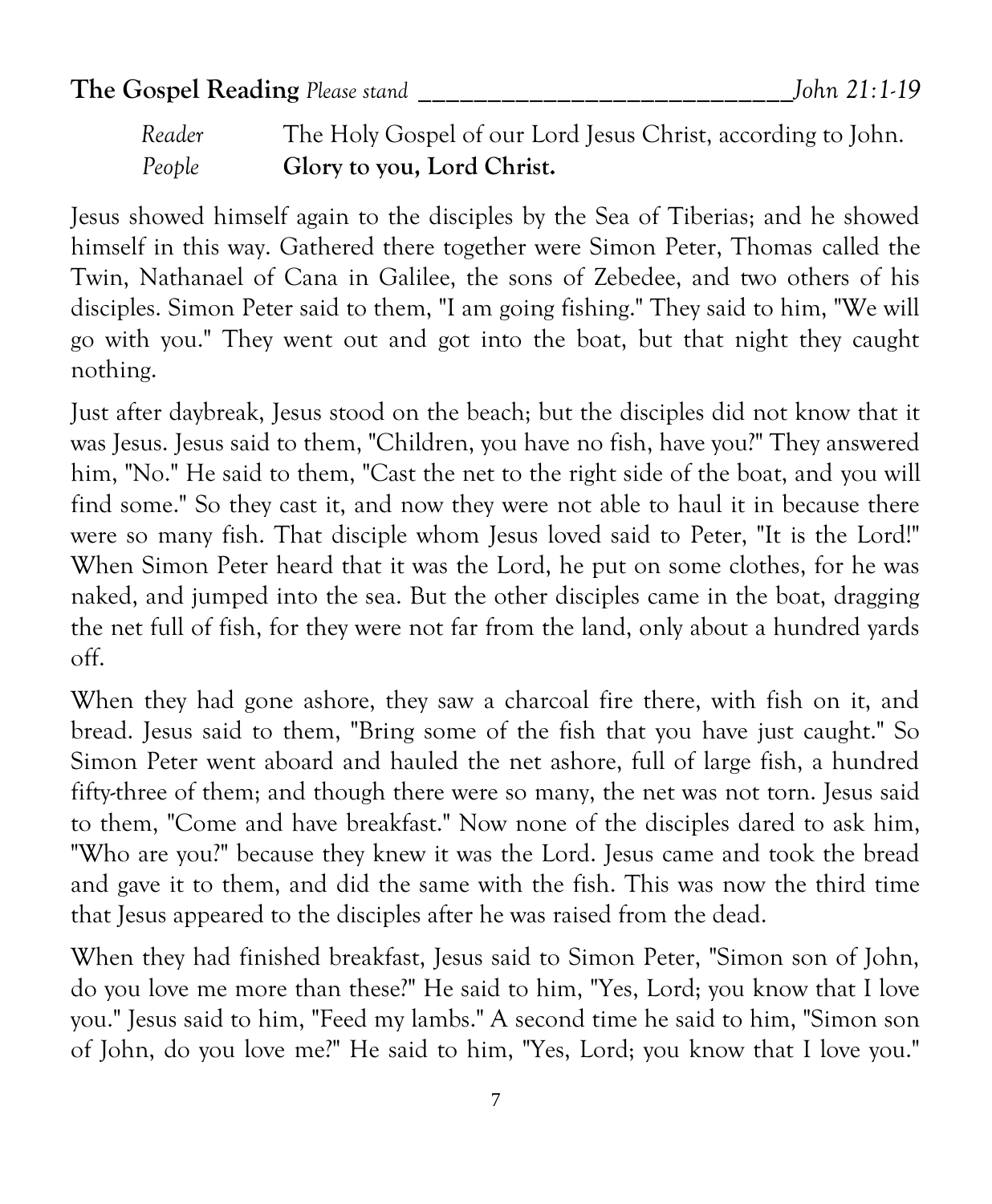Jesus said to him, "Tend my sheep." He said to him the third time, "Simon son of John, do you love me?" Peter felt hurt because he said to him the third time, "Do you love me?" And he said to him, "Lord, you know everything; you know that I love you." Jesus said to him, "Feed my sheep. Very truly, I tell you, when you were younger, you used to fasten your own belt and to go wherever you wished. But when you grow old, you will stretch out your hands, and someone else will fasten a belt around you and take you where you do not wish to go." (He said this to indicate the kind of death by which he would glorify God.) After this he said to him, "Follow me."

| Reader | The Gospel of the Lord.     |
|--------|-----------------------------|
| People | Praise to you, Lord Christ. |

**The Sermon** *Please be seated* **\_\_\_\_\_\_\_\_\_\_\_\_\_\_\_\_\_\_\_\_\_\_\_**The Rev. Paul Brunell

**The Nicene Creed** *Please stand* **\_\_\_\_\_\_\_\_\_\_\_\_\_\_\_\_\_\_\_\_\_\_\_\_\_\_\_\_\_\_\_\_\_\_\_\_\_\_**

**We believe in one God, the Father, the Almighty, maker of heaven and earth, of all that is, seen and unseen.**

**We believe in one Lord, Jesus Christ, the only Son of God, eternally begotten of the Father, God from God, Light from Light, true God from true God, begotten, not made, of one Being with the Father. Through him all things were made. For us and for our salvation he came down from heaven: by the power of the Holy Spirit**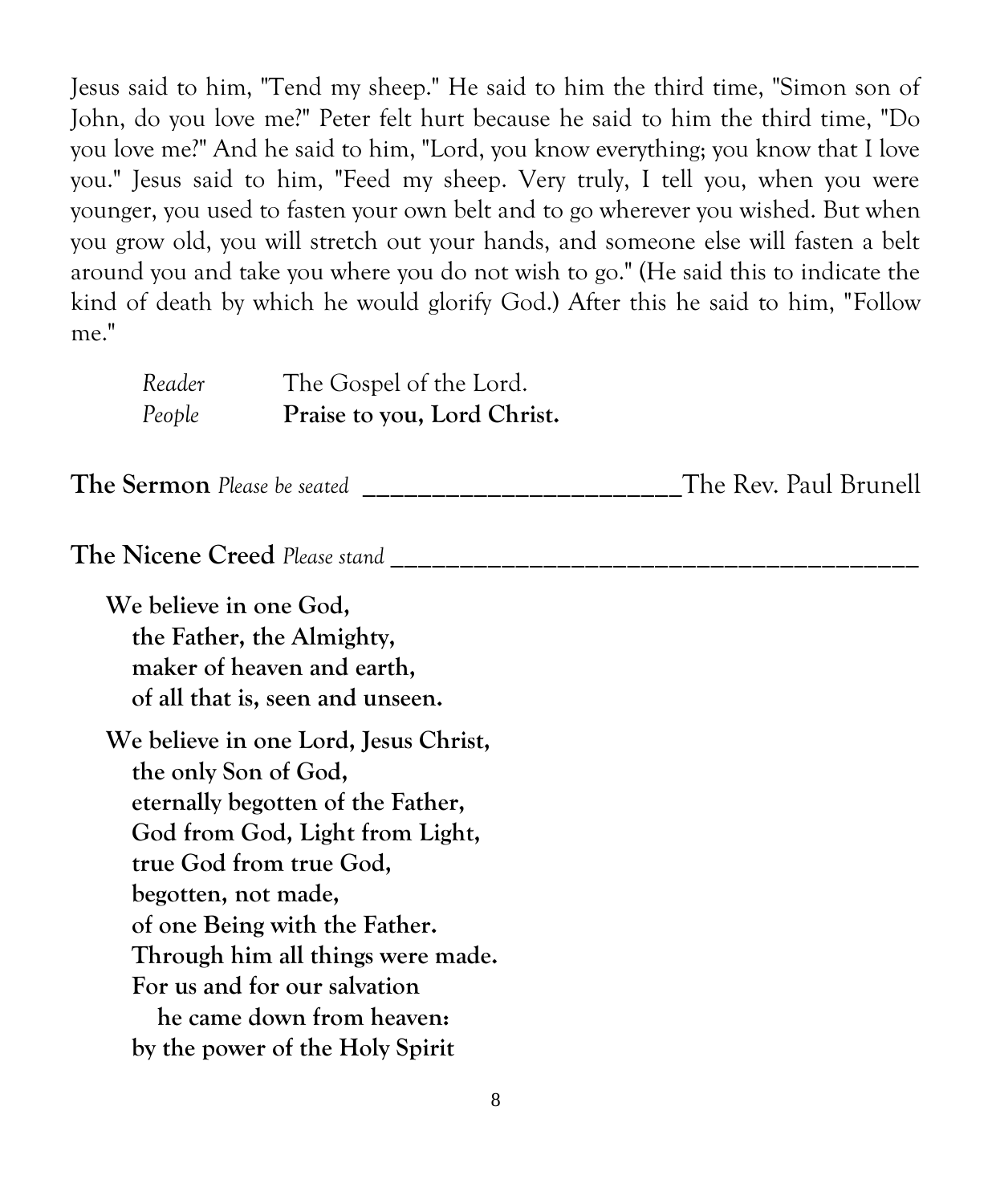**he became incarnate from the Virgin Mary, and was made man. For our sake he was crucified under Pontius Pilate; he suffered death and was buried. On the third day he rose again in accordance with the Scriptures; he ascended into heaven and is seated at the right hand of the Father. We believe in the Holy Spirit, the Lord, the giver of life, who proceeds from the Father and the Son. With the Father and the Son he is worshiped and glorified. He has spoken through the Prophets. We believe in one holy catholic and apostolic Church. We acknowledge one baptism for the forgiveness of sins. We look for the resurrection of the dead, and the life of the world to come. Amen.**

#### **Prayers of the People** *Please stand or kneel***\_\_\_\_\_\_\_\_\_\_\_\_\_\_\_\_\_\_\_\_\_\_\_\_\_\_\_\_\_\_**

| Intercessor | Let us pray.                                                                                                                                                                       |
|-------------|------------------------------------------------------------------------------------------------------------------------------------------------------------------------------------|
|             | Brothers and sisters, give thanks to the One who clothes us with joy.<br>The Lord is our helper and restorer: therefore, let us pray, "Hear, O<br>Lord, and have mercy upon us."   |
|             | O God, you have chosen your Church to bring your name before all<br>nations: give us hearts to feed your lambs and tend your sheep. Give<br>us hearts to follow Jesus.<br>Silence. |
| People      | Hear, O Lord,<br>and have mercy upon us.                                                                                                                                           |
| Intercessor | Lord Christ, we look for the day when all will live together in peace,<br>when every voice will together sing this hymn: to the one seated on<br>9                                 |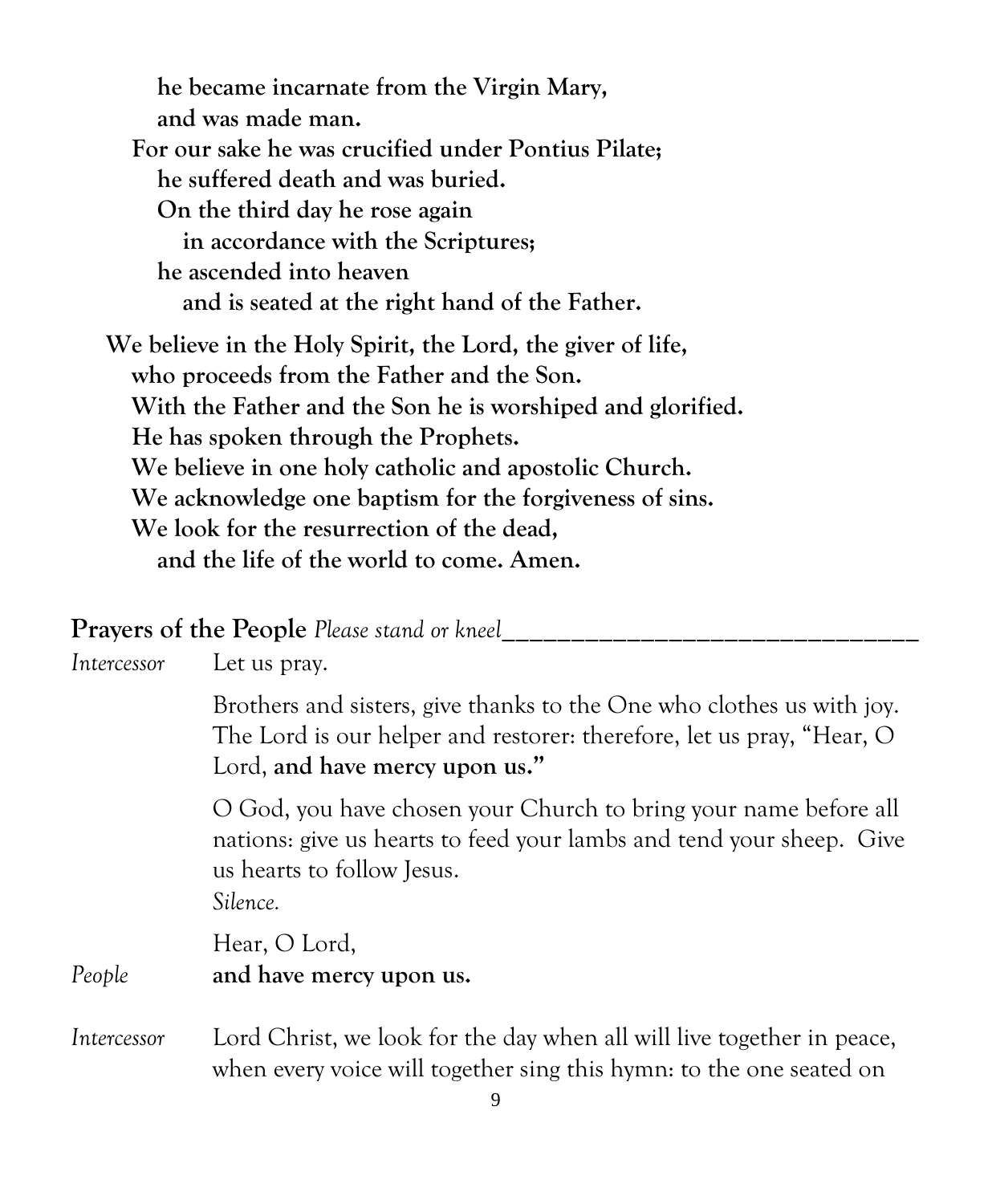|             | the throne and to the Lamb be blessing and honor and glory and<br>might forever and ever!<br>Silence                                                                                                                           |
|-------------|--------------------------------------------------------------------------------------------------------------------------------------------------------------------------------------------------------------------------------|
| People      | Hear, O Lord,<br>and have mercy upon us.                                                                                                                                                                                       |
| Intercessor | Creator of the deep, protect and preserve our lakes, rivers, and<br>oceans, and all creatures who live therein. May we be good stewards<br>of the gift of water.<br>Please add your thanksgivings.<br>Silence                  |
| People      | Hear, O Lord,<br>and have mercy upon us.                                                                                                                                                                                       |
| Intercessor | Ancient of Days, we pray for the senior members of our community.<br>Bless with patience and confidence those who rely on others for<br>support, care, and transportation. Bless their caretakers with<br>strength.<br>Silence |
| People      | Hear, O Lord,<br>and have mercy upon us.                                                                                                                                                                                       |
| Intercessor | O Lord our God, restore to health those who cry out to you. Lift up<br>the lowly. Turn wailing into joyful dancing.<br>Please may add your own petitions.<br>Silence                                                           |
| People      | Hear, O Lord,<br>and have mercy upon us.                                                                                                                                                                                       |
| Intercessor | Living God, you restore the life of those in the grave: may we, and all<br>the dead, experience resurrection and life everlasting.                                                                                             |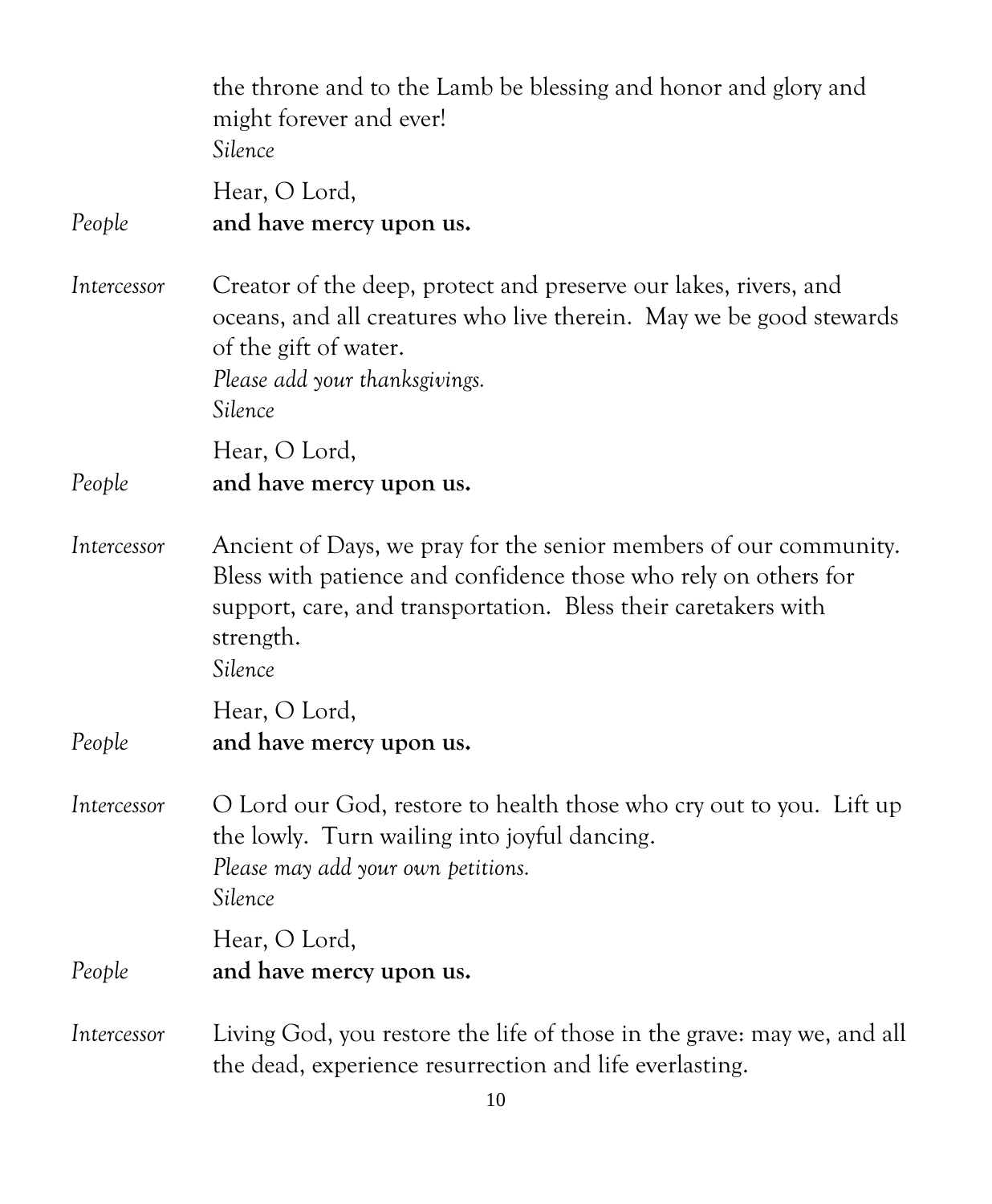|                        | Silence                                                                                                                                                                                                                                                                               |
|------------------------|---------------------------------------------------------------------------------------------------------------------------------------------------------------------------------------------------------------------------------------------------------------------------------------|
|                        | Hear, O Lord,                                                                                                                                                                                                                                                                         |
| People                 | and have mercy upon us.                                                                                                                                                                                                                                                               |
| Intercessor            | Almighty God, look graciously on the people of St. Jude's Episcopal<br>Church. Be with us and lead us as we seek a priest for our church.                                                                                                                                             |
|                        | We ask your direction and guidance for those who shall choose our<br>new spiritual leader that we may receive a faithful pastor who will care<br>for your people and equip us for our ministries.                                                                                     |
|                        | Grant us perception, faithfulness, and joy, so that we may hear your<br>voice in all our deliberations. Grant us also the desire and the ability<br>to truly hear each other and those who have entrusted us with<br>this process. Give us courage to respond and act as you lead us. |
|                        | We pray this through Jesus Christ our Lord.                                                                                                                                                                                                                                           |
| Presider               | To the one who sits upon the throne and to the Lamb be blessing and<br>honor and glory and might forever and ever. Amen.                                                                                                                                                              |
| The Peace Please stand |                                                                                                                                                                                                                                                                                       |
| Presider<br>People     | The peace of the Lord be always with you.<br>And also with you.                                                                                                                                                                                                                       |
|                        |                                                                                                                                                                                                                                                                                       |

**Offertory Anthem** *\_\_\_\_\_\_\_\_\_\_\_\_\_\_\_\_\_\_\_\_\_ Prelude on THAXTED*, Arr. Helman St. Jude's Ringers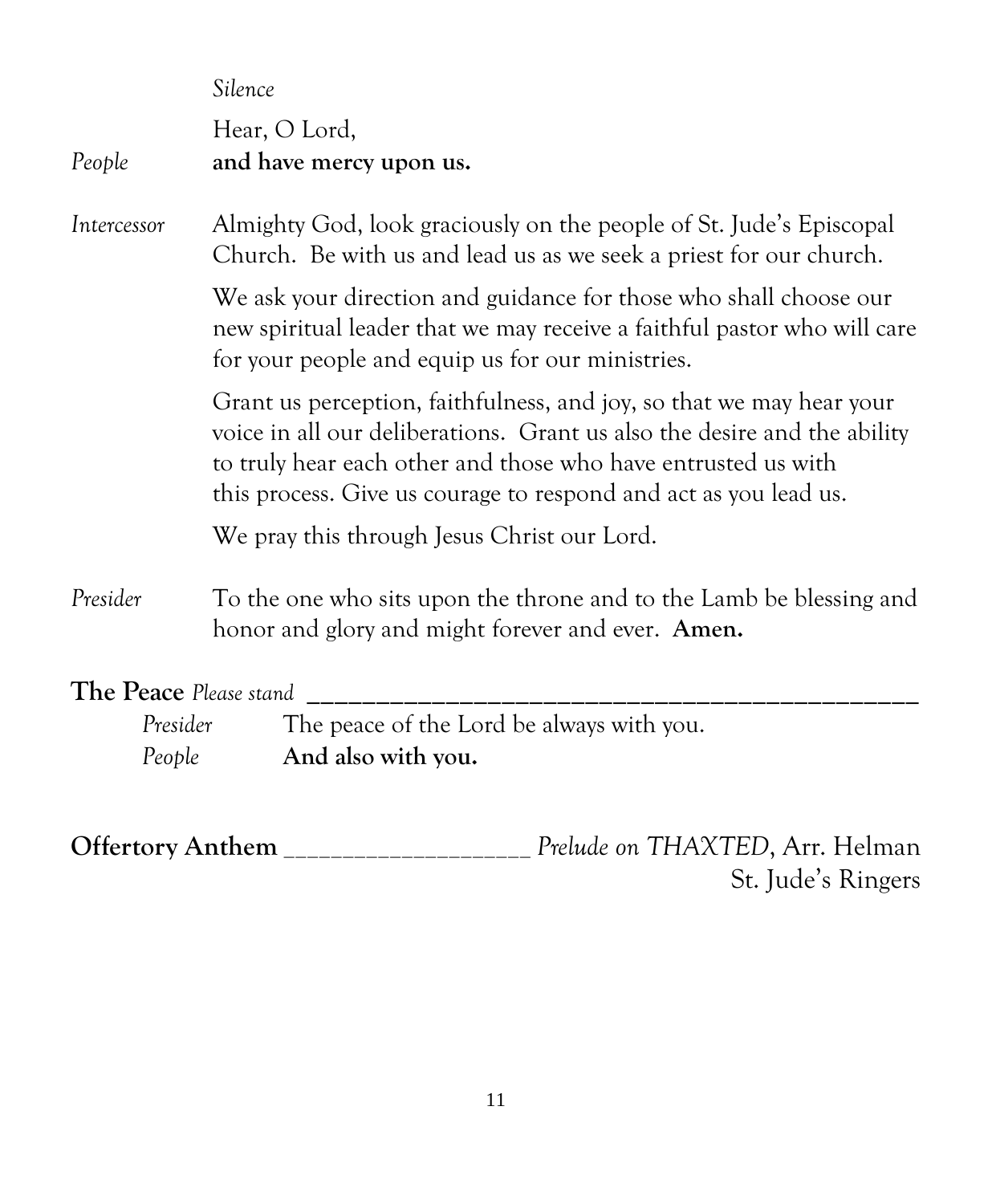

# **The Celebration of the Eucharist**

|        | The Eucharistic Prayer Please remain standing                                                                                                                                                                                                                                                                                     |
|--------|-----------------------------------------------------------------------------------------------------------------------------------------------------------------------------------------------------------------------------------------------------------------------------------------------------------------------------------|
| Priest | The Lord be with you.                                                                                                                                                                                                                                                                                                             |
| People | And also with you.                                                                                                                                                                                                                                                                                                                |
| Priest | Lift up your hearts.                                                                                                                                                                                                                                                                                                              |
| People | We lift them to the Lord.                                                                                                                                                                                                                                                                                                         |
| Priest | Let us give thanks to the Lord our God.                                                                                                                                                                                                                                                                                           |
| People | It is right to give our thanks and praise.                                                                                                                                                                                                                                                                                        |
| Priest | It is right, and a good and joyful thing, always and every-                                                                                                                                                                                                                                                                       |
|        | where to give thanks to you, Father Almighty, Creator of                                                                                                                                                                                                                                                                          |
|        | heaven and earth.                                                                                                                                                                                                                                                                                                                 |
|        | But chiefly are we bound to praise you for the glorious<br>resurrection of your Son Jesus Christ our Lord; for he is the<br>true Paschal Lamb, who was sacrificed for us, and has taken<br>away the sin of the world. By his death he has destroyed death,<br>and by his rising to life again he has won for us everlasting life. |
|        | Therefore we praise you, joining our voices with Angels and                                                                                                                                                                                                                                                                       |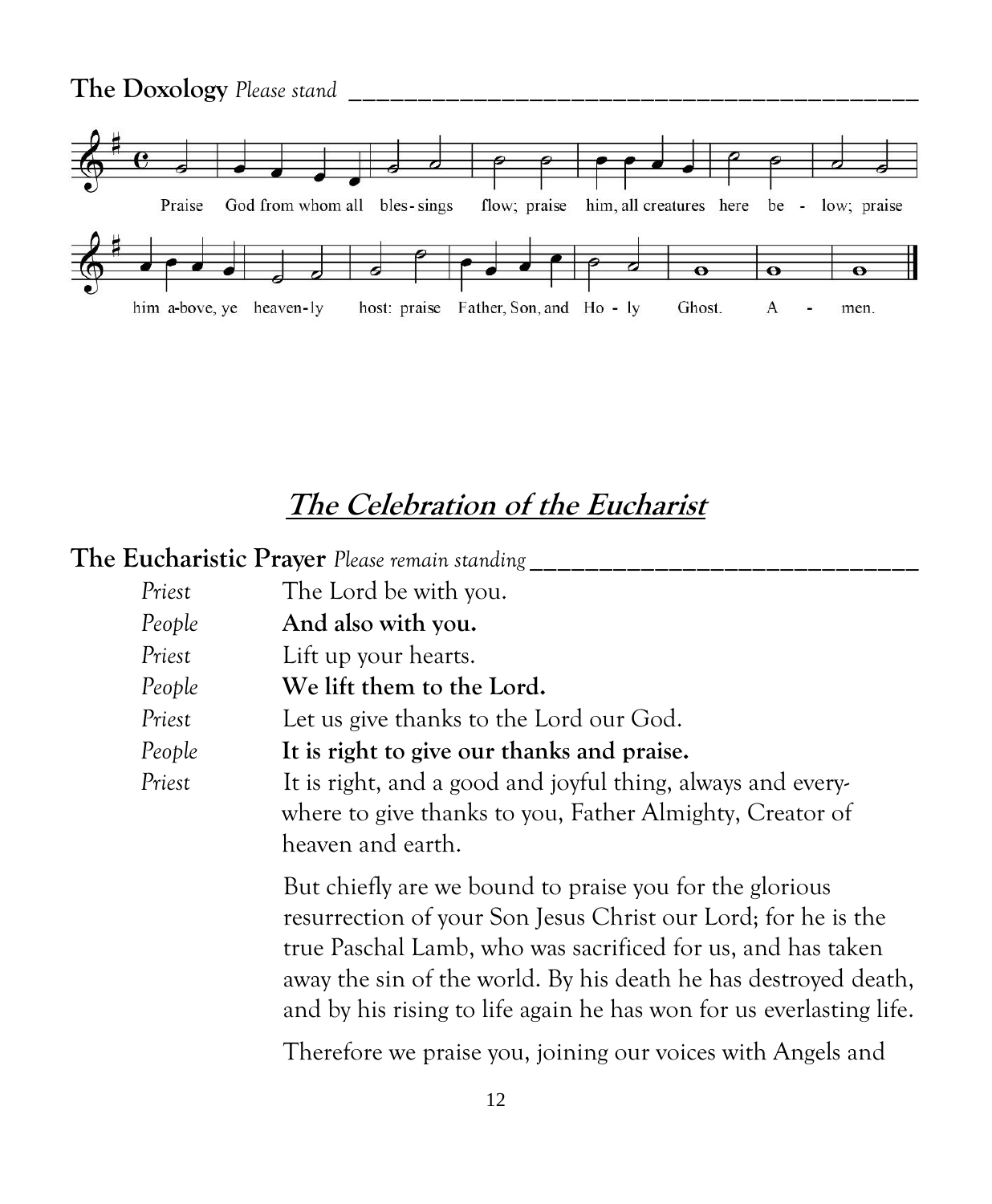Archangels and with all the company of heaven, who for ever sing this hymn to proclaim the glory of your Name:



*Priest* We give thanks to you, O God, for the goodness and love which you have made known to us in creation; in the calling of Israel to be your people; in your Word spoken through the prophets; and above all in the Word made flesh, Jesus, your Son. For in these last days you sent him to be incarnate from the Virgin Mary, to be the Savior and Redeemer of the world. In him, you have delivered us from evil, and made us worthy to stand before you. In him, you have brought us out of error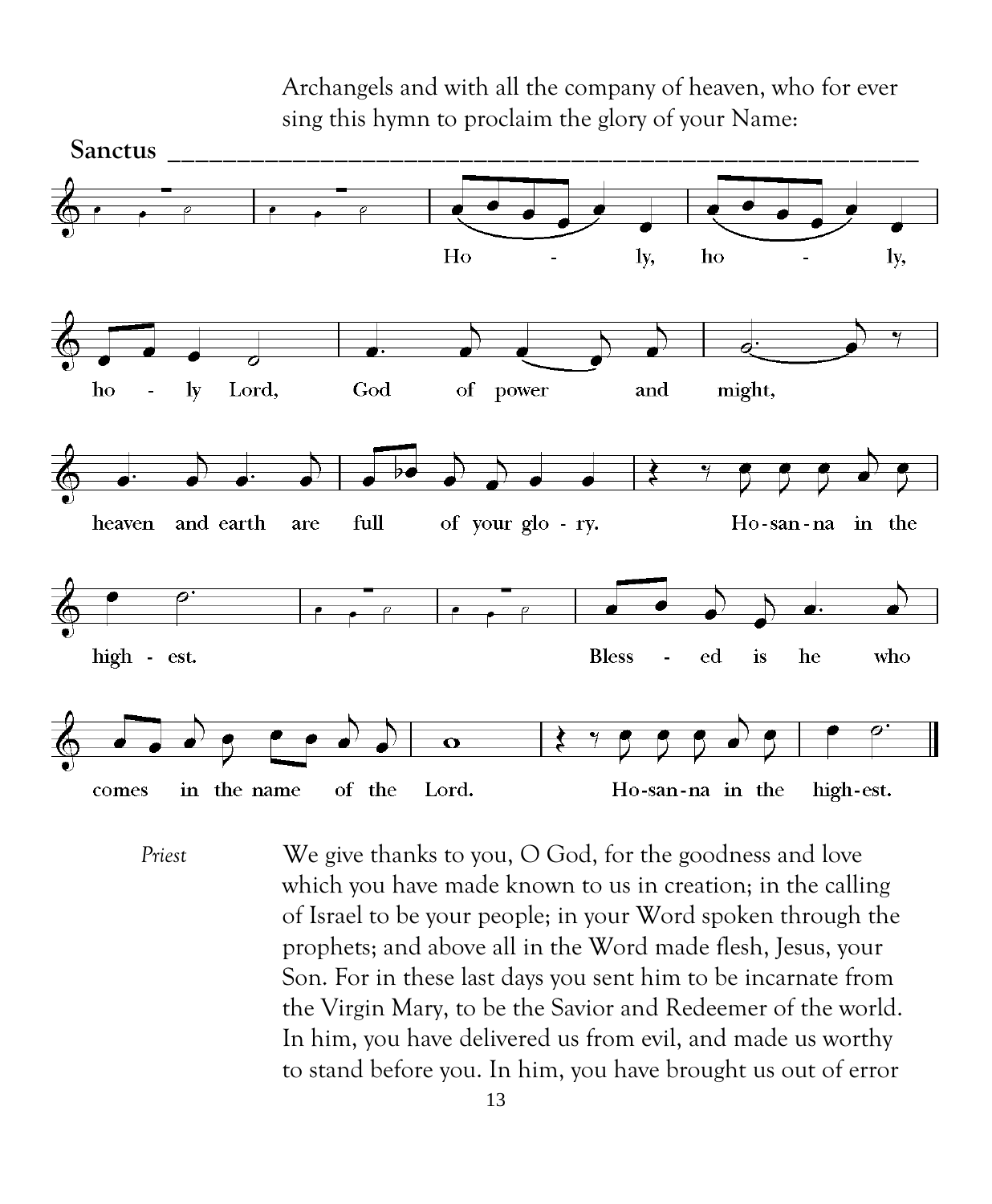into truth, out of sin into righteousness, out of death into life.

On the night before he died for us, our Lord Jesus Christ took bread; and when he had given thanks to you, he broke it, and gave it to his disciples, and said, "Take, eat: This is my Body, which is given for you. Do this for the remembrance of me." After supper he took the cup of wine; and when he had given thanks, he gave it to them, and said, "Drink this, all of you: This is my Blood of the new Covenant, which is shed for you and for many for the forgiveness of sins. Whenever you drink it, do this for the remembrance of me."

### **The Memorial Acclamation \_\_\_\_\_\_\_\_\_\_\_\_\_\_\_\_\_\_\_\_\_\_\_\_\_\_\_\_\_\_\_\_\_\_\_\_\_\_**

| Priest<br>All | Therefore, according to his command, O Father,<br>We remember his death,<br>We proclaim his resurrection,<br>We await his coming in glory;                                                                                                                                                                                                                                                                                                                                                                                                                                                                                                                      |
|---------------|-----------------------------------------------------------------------------------------------------------------------------------------------------------------------------------------------------------------------------------------------------------------------------------------------------------------------------------------------------------------------------------------------------------------------------------------------------------------------------------------------------------------------------------------------------------------------------------------------------------------------------------------------------------------|
| Priest        | And we offer our sacrifice of praise and thanksgiving to you,<br>O Lord of all; presenting to you, from your creation, this<br>bread and this wine.                                                                                                                                                                                                                                                                                                                                                                                                                                                                                                             |
|               | We pray you, gracious God, to send your Holy Spirit upon<br>these gifts that they may be the Sacrament of the Body of<br>Christ and his Blood of the new Covenant. Unite us to your<br>Son in his sacrifice, that we may be acceptable through him,<br>being sanctified by the Holy Spirit. In the fullness of time,<br>put all things in subjection under your Christ, and bring us to<br>that heavenly country where, with St. Jude and all your saints,<br>we may enter the everlasting heritage of your sons and<br>daughters; through Jesus Christ our Lord, the firstborn of all<br>creation, the head of the Church, and the author of our<br>salvation. |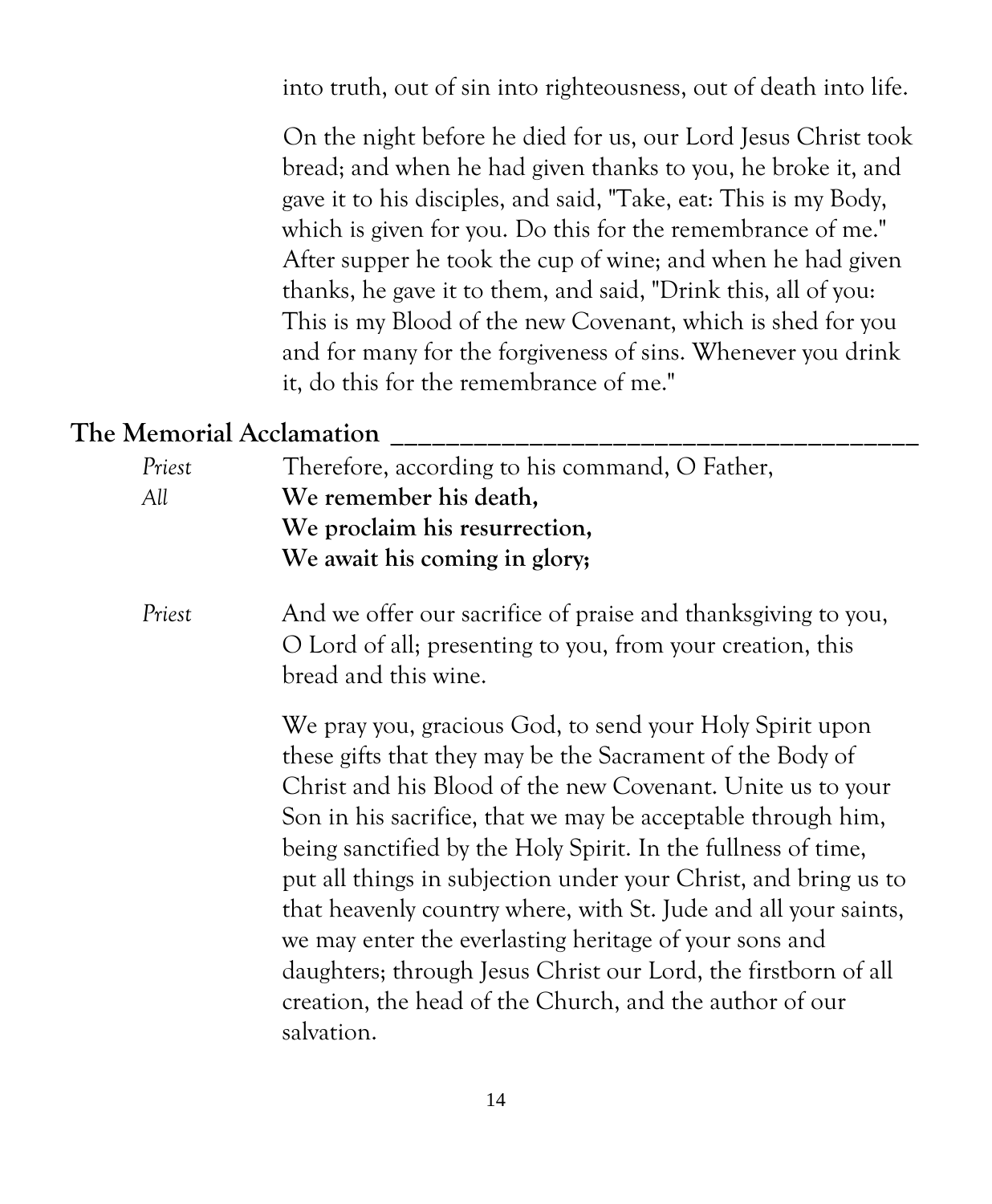By him, and with him, and in him, in the unity of the Holy Spirit all honor and glory is yours, Almighty Father, now and for ever.

*All* **Amen.**



S 149: The Lord's Prayer (Contemporary); Setting: McNeil Robinson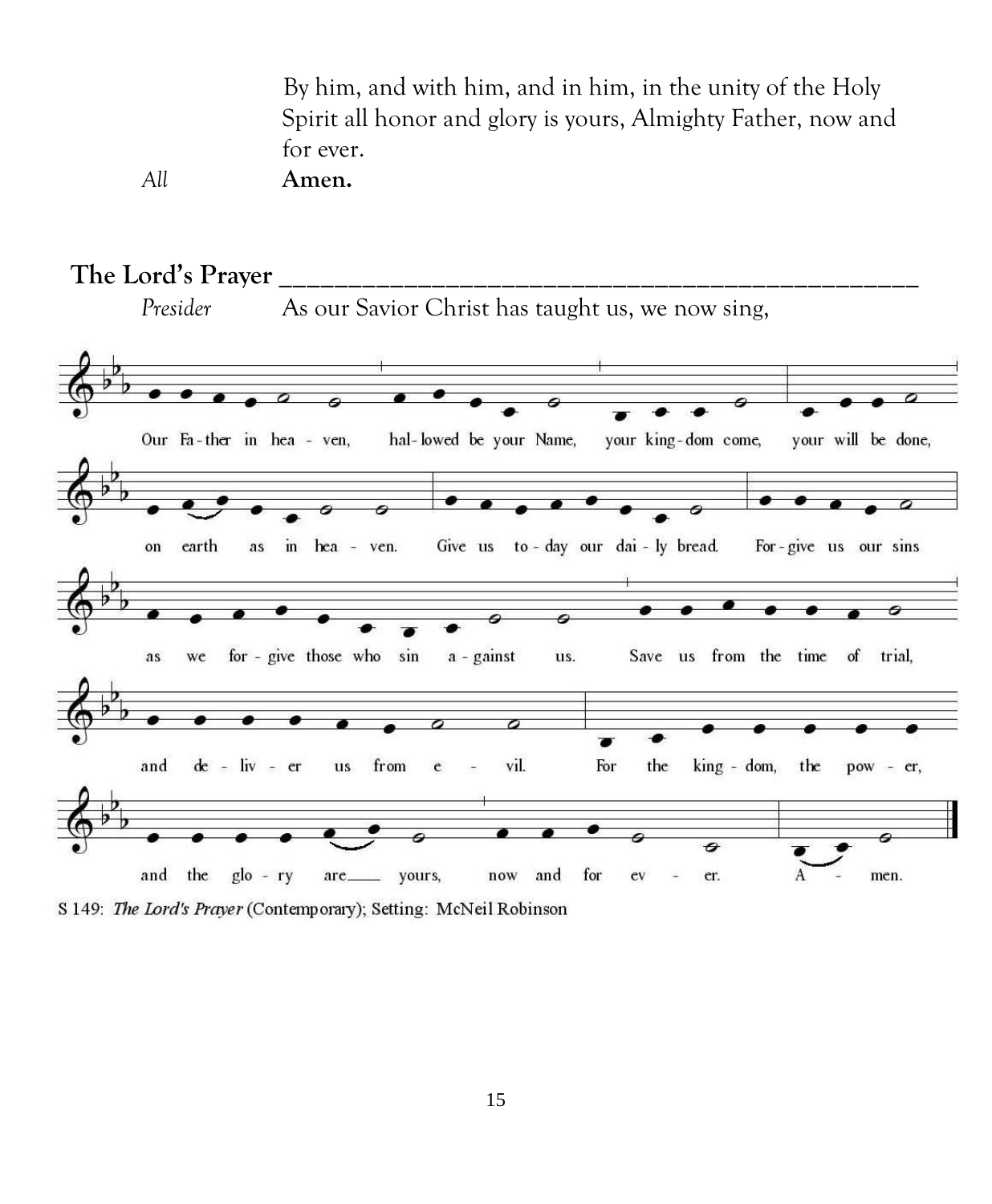#### The Fraction



Words: Revelation 5:12-13; adapt. John W. Arthur (1922-1980). Music: Festival Canticle, Richard Hillert (b. 1923). Words, Music: Copyright @ 1978, by permission of Augsburg Publishing House on behalf of the publishers and copyright holders. All rights reserved. Used with permission.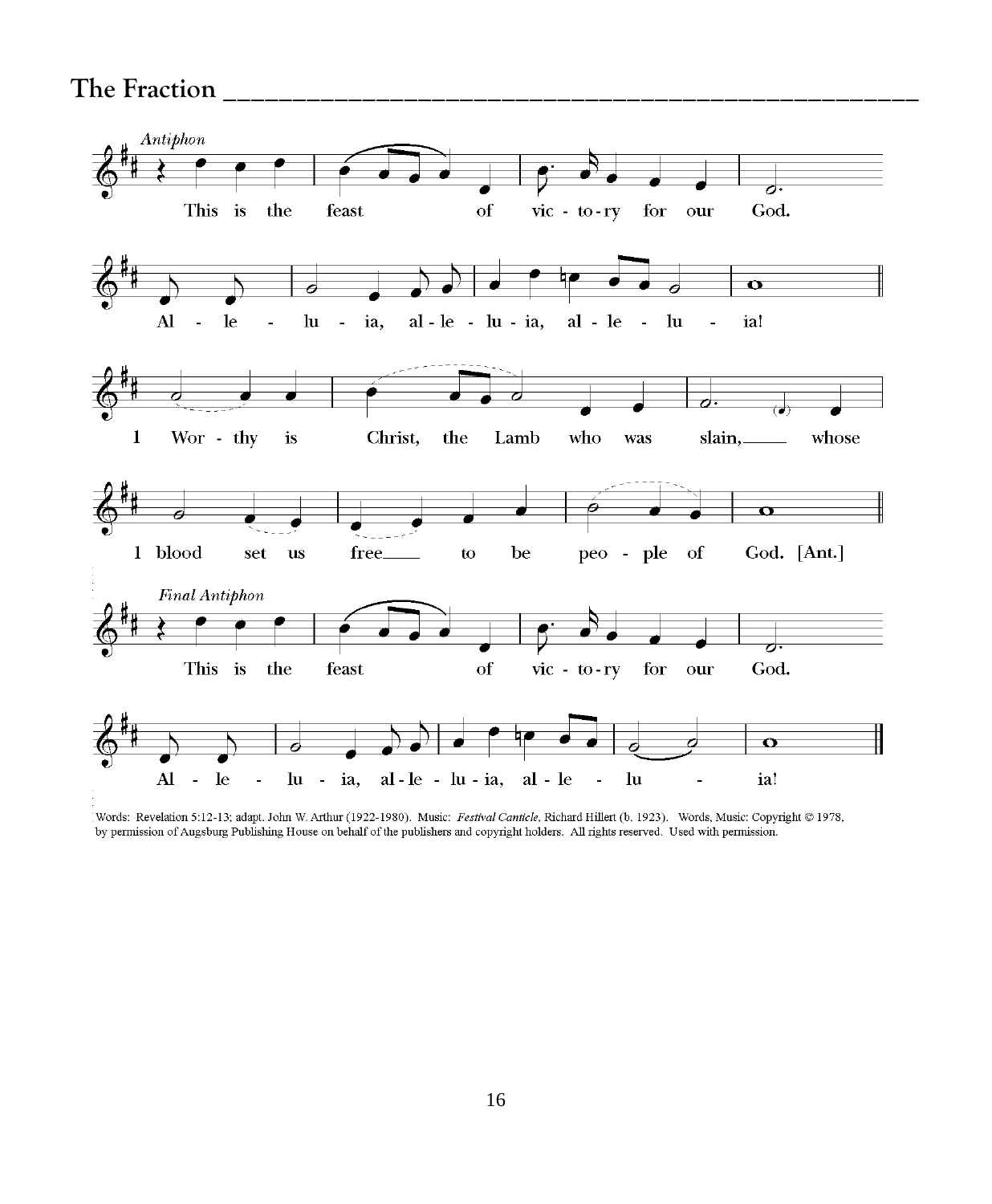### **Communion** *Please be seated* **\_\_\_\_\_\_\_\_\_\_\_\_\_\_\_\_\_\_\_\_\_\_\_\_\_\_\_\_\_\_\_\_\_\_\_\_\_\_\_\_**

*We are now distributing Communion in both kinds: bread and wine.* 

*If you wish to drink wine, please drink from the cup only. Do not intinct (dip your bread) in the wine.*

*No one is obliged to receive. If you would prefer not to receive communion, please place your arms across your shoulders indicating you would like to receive a blessing. The priest will not touch you, but will extend hands towards you and offer the blessing.*

*If you wish to receive bread only, please take the bread and walk back to your seat or, if you wish to remain at the rail, place your arms across your shoulders when the Lay Eucharistic Minister comes by with the cup to indicate your preference.*

| <b>Communion Anthem</b> |  |  |  | In Remembrance, Larson |
|-------------------------|--|--|--|------------------------|
|-------------------------|--|--|--|------------------------|

|        | <b>Prayer after Communion</b> Please stand        |
|--------|---------------------------------------------------|
| Priest | Let us pray.                                      |
| People | Eternal God, heavenly Father,                     |
|        | you have graciously accepted us as living members |
|        | of your Son our Savior Jesus Christ,              |
|        | and you have fed us with spiritual food           |
|        | in the Sacrament of his Body and Blood.           |
|        | Send us now into the world in peace,              |
|        | and grant us strength and courage                 |
|        | to love and serve you                             |
|        | with gladness and singleness of heart;            |
|        | through Christ our Lord. Amen.                    |

### **Blessing \_\_\_\_\_\_\_\_\_\_\_\_\_\_\_\_\_\_\_\_\_\_\_\_\_\_\_\_\_\_\_\_\_\_\_\_\_\_\_\_\_\_\_\_\_\_\_\_\_\_\_\_\_\_**

*The Presider blesses the People and the People respond:* **Amen.**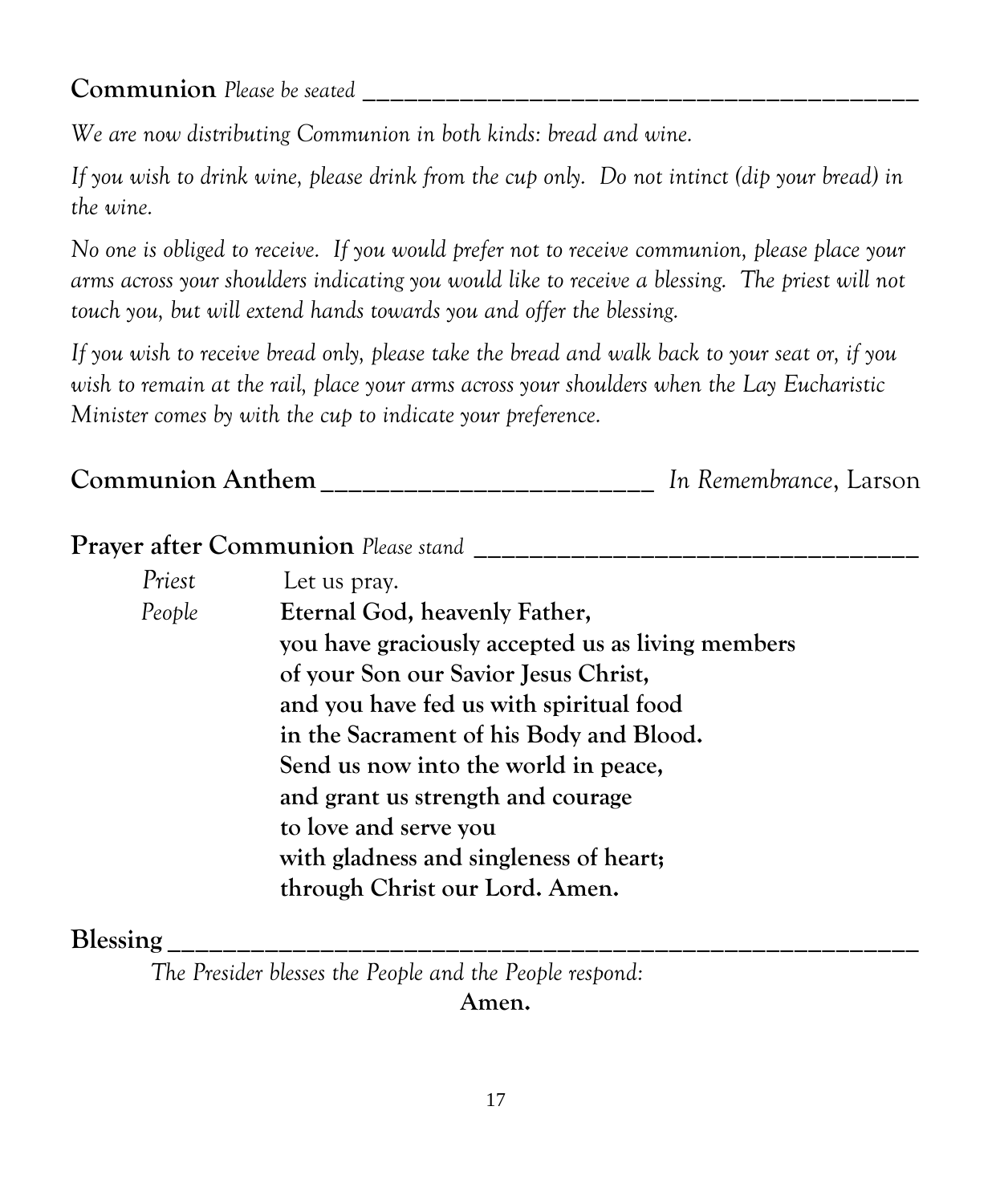# **The Sending Out**

**Milestones & Announcements** *Please be seated\_\_\_\_\_\_\_\_\_\_\_\_\_\_\_\_\_\_\_\_\_\_\_\_\_\_\_\_\_\_\_*

**Sending Out Hymn #460** *Please stand & join in singing***\_\_\_\_\_\_** *Alleluia! Sing to Jesus*

**Sending Out \_\_\_\_\_\_\_\_\_\_\_\_\_\_\_\_\_\_\_\_\_\_\_\_\_\_\_\_\_\_\_\_\_\_\_\_\_\_\_\_\_\_\_\_\_\_\_\_\_\_**

*The Presider dismisses the congregation, after which the people respond:* **Thanks be to God! Alleluia! Alleluia!**

**Postlude \_\_\_\_\_\_\_\_\_\_\_\_\_\_\_\_\_\_\_\_\_\_** *Fanfare on "Alleluia! Sing to Jesus"*, Young

# **The flowers that decorate our church this morning were given to the glory of God by Bob & Terri Hutchins in memory of Terri's sister, Dolores.**

It is the first Sunday of the month and, therefore, **Discretionary Sunday**. The loose offering this morning will go toward the new Rector's Discretionary Fund and toward our Deacon, The Rev. Judy Marinco's, Discretionary Fund for special needs within our congregation ad wider community.

## **Prayer List**

For Michael, our Presiding Bishop; Prince, our Bishop Provisional; Judy, our Deacon; for the Wardens, Search Committee and Vestry.

For Bill; Laura; Rita; Kathy & Tom; Todd; Diane; Sue; Barbara & Joe; Cindy; Cathy; Danielle; Gabe; Rose; Joan; Sharon; June; Carl; Sydne; Laura; Liz; Sherry; Leonard; Patti and Brad.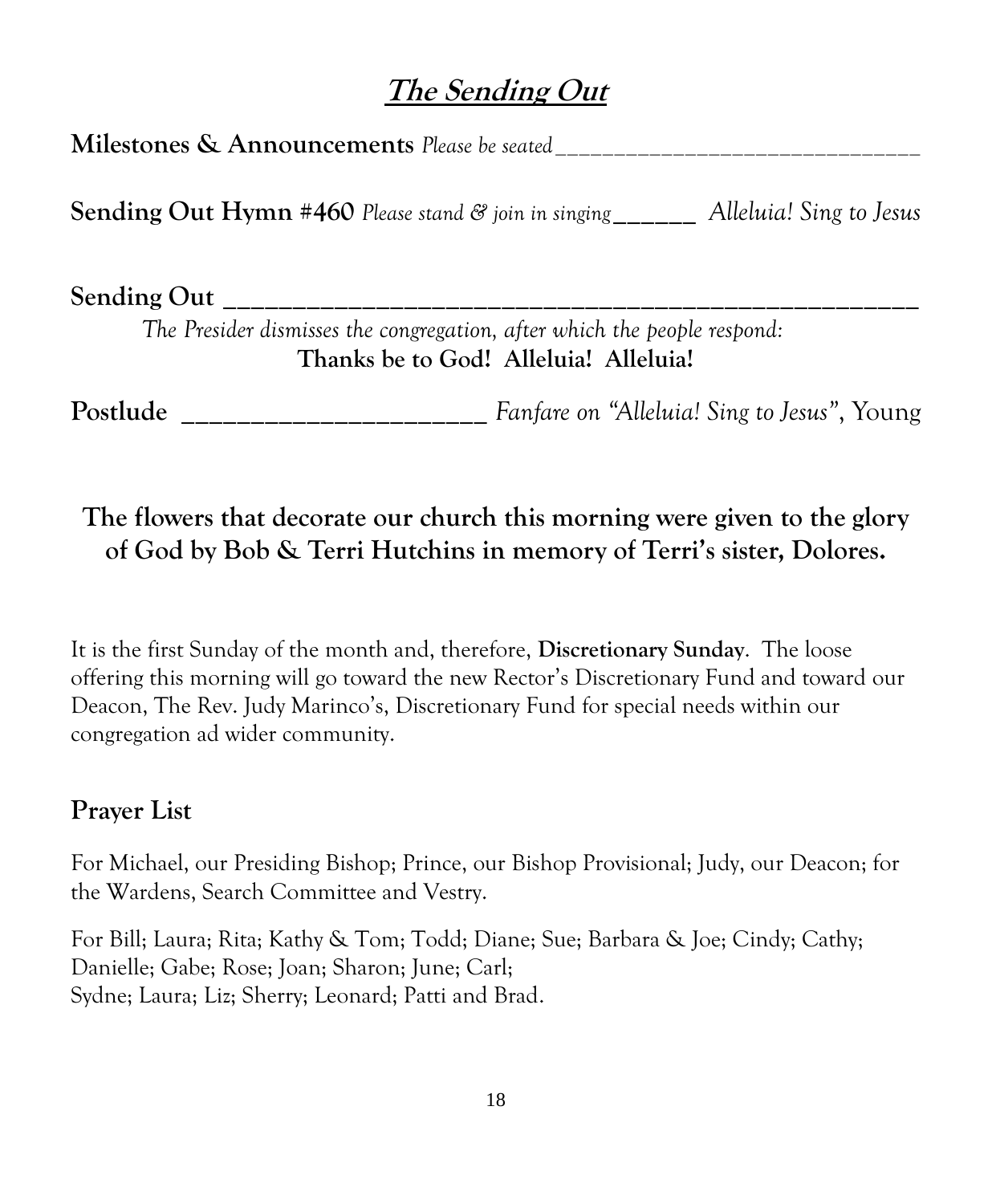#### **2022 Rummage Sale**

The Rummage Sale for St. Jude's is scheduled for **June 24th and morning of the 25th**. We are holding a brief meeting this **morning following the service** and would like those willing to help to take a few minutes to meet with us. We cannot do the sale without your help. Please volunteer and take a few minutes to discuss this event. We will make it easy and meet during coffee hour in Vandenberg Hall.

#### **Transition Period Church & Pastoral Care**

During this time, we will have only one Sunday service at 10:30 am in person and livestreamed on Facebook Live. We will also be continuing our Morning Prayer services on Facebook Live on Wednesday mornings at 8 am.

If you have a pastoral emergency, please contact The Rev. Paul Brunell: 810-618-3453.

As our parish begins a search process for our new Rector, we now have The Rev. Don Davidson as our liaison from the Diocese who will work with our Search Committee and the Vestry. **The search committee has been put together - thank you to those who have volunteered to serve - and had their first meeting on April 28th .**

Our Search Committee & Vestry will continue to update everyone throughout the search process for the new Rector. Please keep your eyes open for emails and other communications from the church!

The Vestry asks for your daily prayers to include the following:

#### **A Prayer for Transition**

**Almighty God, look graciously on the people of St. Jude's Episcopal Church. Be with us and lead us as we seek a priest for our church. We ask your direction and guidance for those who shall choose our new spiritual leader that we may receive a faithful pastor who will care for your people and equip us for our ministries. Grant us perception, faithfulness, and joy, so that we may hear your voice in all our deliberations. Grant us also the desire and the ability to truly hear each other and those who have entrusted us with this process. Give us courage to respond and act as you lead us. We pray this through Jesus Christ our Lord. Amen.**